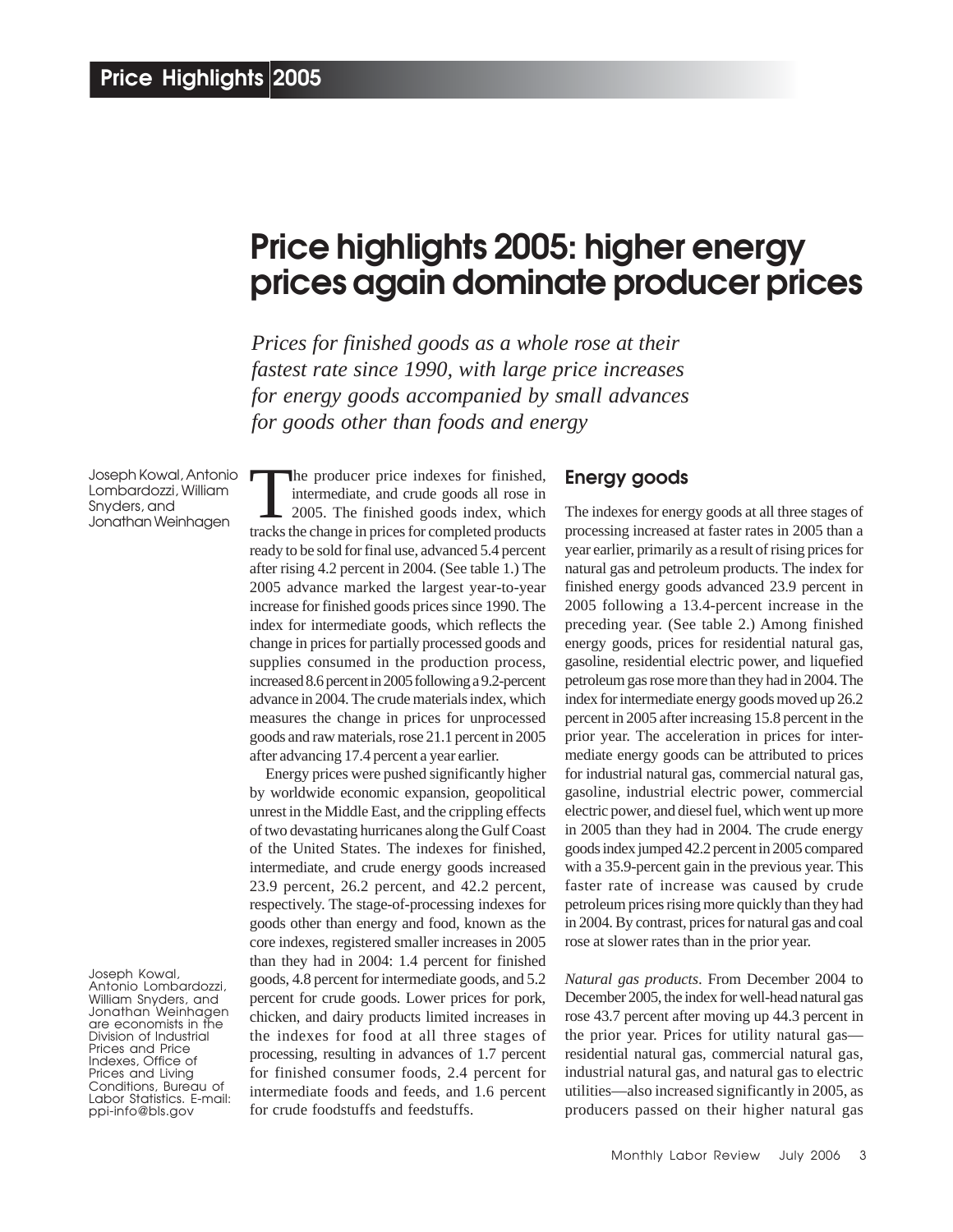## **Table 1.**

#### *Annual percentage changes in producer price indexes for selected stages of processing, 2001–05*

| Index                                               | 2001      | 2002  | 2003 | 2004   | 2005 |  |
|-----------------------------------------------------|-----------|-------|------|--------|------|--|
|                                                     | $-1.6$    | 1.2   | 4.0  | 4.2    | 5.4  |  |
|                                                     | 1.8       | $-.6$ | 7.7  | 3.1    | 1.7  |  |
|                                                     | $-17.1$   | 12.3  | 11.4 | 13.4   | 23.9 |  |
|                                                     | .9        | $-.5$ | 1.0  | 2.3    | 1.4  |  |
| Finished consumer goods, excluding foods and energy | 1.5       | $-.5$ | 1.1  | 2.2    | 1.6  |  |
|                                                     | $\Omega$  | $-.6$ | .8   | 2.4    | 1.2  |  |
| Intermediate materials, supplies, and components    | $-4.0$    | 3.2   | 3.9  | 9.2    | 8.6  |  |
|                                                     | $\cdot$ 3 | 4.2   | 12.9 | $-2.3$ | 2.4  |  |
|                                                     | $-16.9$   | 12.0  | 10.9 | 15.8   | 26.2 |  |
|                                                     | $-1.6$    | 1.5   | 2.1  | 8.3    | 4.8  |  |
|                                                     | $-5.5$    | 4.2   | 4.9  | 13.7   | 8.9  |  |
|                                                     | $-4.0$    | 3.1   | 4.0  | 18.3   | 5.9  |  |
|                                                     | $\Omega$  | .8    | 3.0  | 10.1   | 6.1  |  |
|                                                     | $-32.5$   | 24.7  | 19.5 | 17.4   | 21.1 |  |
|                                                     | $-7.6$    | 4.5   | 24.1 | $-2.6$ | 1.6  |  |
|                                                     | $-52.9$   | 61.5  | 14.4 | 35.9   | 42.2 |  |
|                                                     | $-9.9$    | 12.6  | 21.6 | 20.5   | 5.2  |  |
| <b>Special groupings</b>                            |           |       |      |        |      |  |
|                                                     | 1.2       | $-.5$ | 2.7  | 2.5    | 1.5  |  |
|                                                     | $-1.5$    | 1.6   | 2.6  | 7.8    | 4.6  |  |
|                                                     | $-8.3$    | 7.1   | 23.3 | 5.2    | 3.0  |  |
|                                                     |           |       |      |        |      |  |

## **Table 2.**

*Annual percentage changes in producer price indexes for selected energy items, 2001–05*

| Index | 2001    | 2002   | 2003 | 2004 | 2005 |
|-------|---------|--------|------|------|------|
|       | $-17.1$ | 12.3   | 11.4 | 13.4 | 23.9 |
|       | $-22.1$ | 9.3    | 19.9 | 15.9 | 28.3 |
|       | $-33.1$ | 38.7   | 14.9 | 27.4 | 41.5 |
|       | 3.6     | $-1.0$ | 4.9  | 2.3  | 6.8  |
|       | $-55.3$ | 95.2   | 21.0 | 28.5 | 44.3 |
|       | $-16.9$ | 12.0   | 10.9 | 15.8 | 26.2 |
|       | $-36.7$ | 12.2   | 20.3 | 20.1 | 31.5 |
|       | $-24.3$ | 11.1   | 19.9 | 17.5 | 30.3 |
|       | $-39.9$ | 27.1   | 174  | 20.4 | 25.0 |
|       | 3.2     | 2.0    | 2.4  | 2.3  | 10.4 |
|       | 4.4     | $-1.9$ | 2.7  | 3.1  | 6.6  |
|       | $-44.7$ | 54.4   | 13.0 | 37.9 | 46.7 |
|       | $-52.9$ | 61.5   | 14.4 | 35.9 | 42.2 |
|       | $-42.4$ | 60.6   | 14.3 | 30.5 | 49.6 |
|       | $-65.6$ | 89.1   | 17.2 | 44.3 | 43.7 |
|       | 10.1    | 1.0    | 2.1  | 10.0 | 9.7  |

input costs. For the 12 months ended December 2005, the indexes for industrial natural gas, commercial natural gas, residential natural gas, and natural gas to electric utilities moved up 31.5, 30.3, 28.3, and 25.0 percent, respectively. Chart 1 displays the monthly annual percentage changes for 2004 and 2005 for the well-head natural gas index and the combined utility natural gas index. The graph indicates that, although well-head natural

gas prices have tended to be more volatile than utility natural gas prices, the two are closely related.

The well-head natural gas index and utility natural gas indexes posted their largest 2005 gains during the summer and fall months, as prices were driven up first by fears of hurricanes and then by hurricane-related supply shocks along the Gulf Coast. The Gulf of Mexico produces approximately 10 billion cubic feet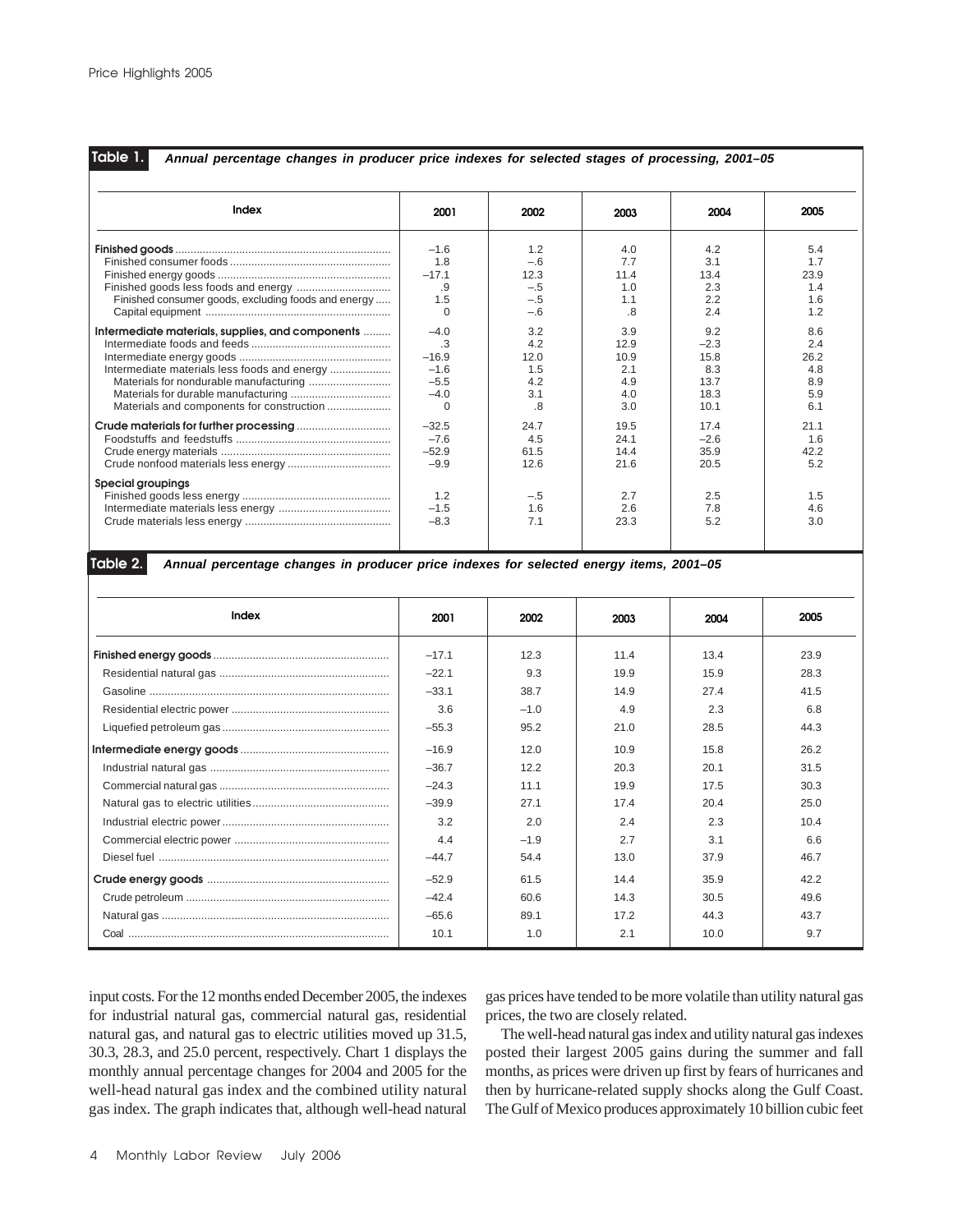

per day of natural gas, which at 17 percent of total U.S. consumption is crucial to the domestic supply of natural gas.<sup>1</sup> In September 2004, Hurricane Ivan struck the Gulf Coast and reduced domestic natural gas production almost 7 percent, according to the U.S. Department of Energy's natural gas production statistics.2 After significant hurricane-related supply shocks in 2004, anticipation of a similarly severe hurricane season led to rising natural gas prices in the summer of 2005. Additionally, because peak power demand is typically covered by operating natural gas-fired generators, the warm summer weather pushed up natural gas prices. Well-head natural gas prices rose 13.6 percent in July and 6.8 percent in August 2005. Consequently, prices for all types of utility natural gas also increased during those months.

 Hurricanes Katrina and Rita struck the Gulf Coast on August 29 and September 23, substantially reducing natural gas production. The hurricanes also severely damaged a number of natural gas pipelines and processing facilities.3 According to the Department of Energy, domestic dry natural gas production dropped approximately 13.3 percent from August to October 2005.4 This reduction in domestic supply led to well-head natural gas price increases of 32.1 percent in September and 18.1 percent in October. Prices for all types of utility natural gas also exhibited

strong increases in September and October. Natural gas production began to recover toward the end of 2005, pushing prices back down. The well-head natural gas index fell 1.3 percent in November and 14.5 percent in December. Prices for all types of utility natural gas also showed declines in November and December.

*Petroleum products*. The crude petroleum index jumped 49.6 percent in 2005 after increasing 30.5 percent in the preceding year. Crude petroleum price increases in 2005 were passed through to prices for refined petroleum products, which also rose substantially in 2005. Prices for gasoline, diesel fuel, home heating oil, and jet fuels moved up significantly in 2005.

The first notable price increases occurred in March 2005, as the indexes for crude petroleum, gasoline, diesel fuel, home heating oil, and jet fuels rose 17.0, 5.8, 9.4, 8.0, and 11.6 percent, respectively, partially in reaction to a report by the International Energy Agency that raised the agency's forecast of global oil demand for the third consecutive month.<sup>5</sup> Additionally, cold weather in the Northeast increased demand for home heating oil, which is derived from crude petroleum.

As with natural gas-based products, the most significant events affecting the petroleum market in 2005 were hurricane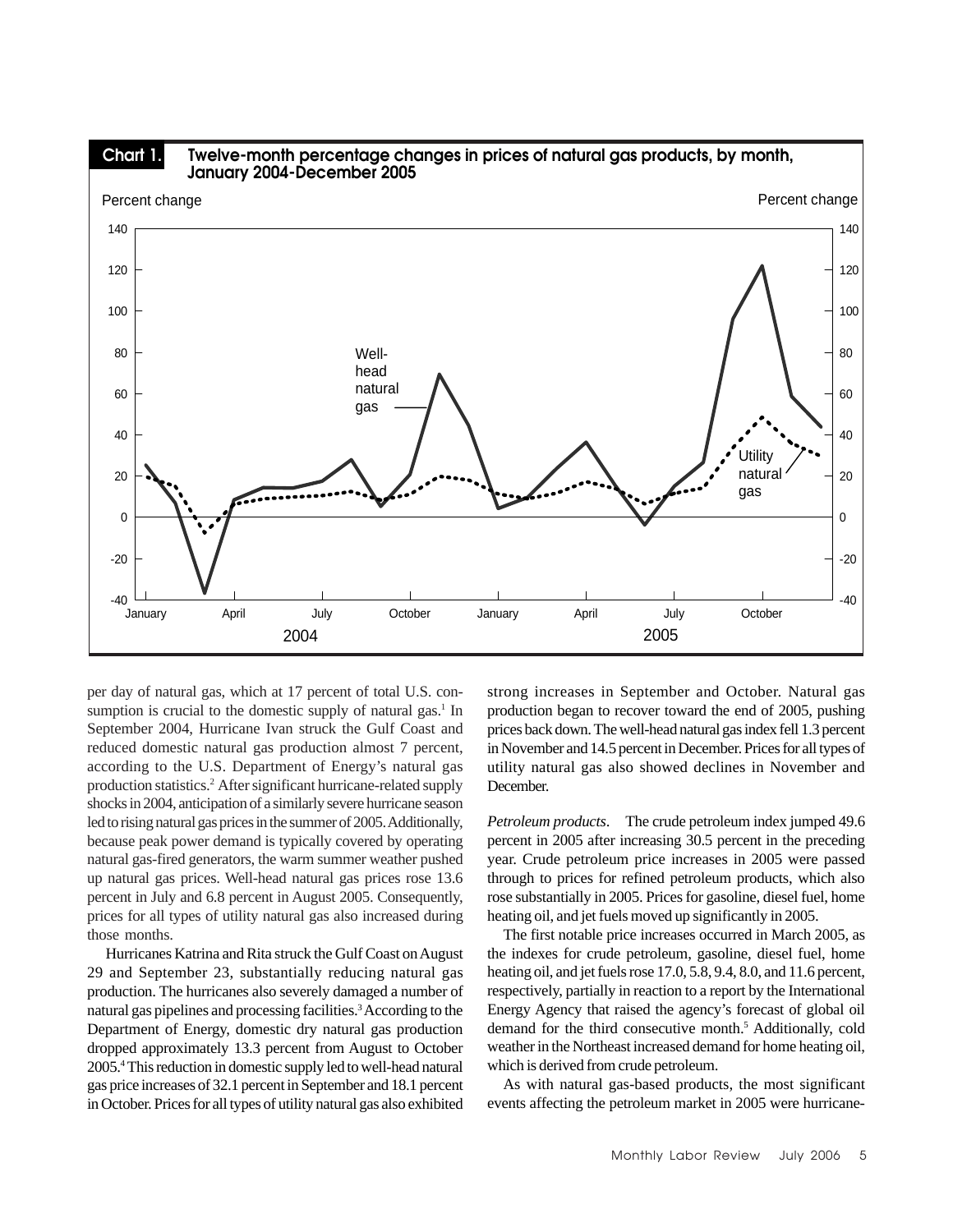related supply shocks. Normal crude oil production in the Gulf of Mexico is 1.6 million barrels per day, which represents 7.6 percent of domestic consumption.6

Prices for crude and refined petroleum products increased significantly in the summer of 2005 on predictions of a severe hurricane season. Low gasoline stock levels also contributed to the summer 2005 runup in prices for petroleum products. Department of Energy data indicate that in July and August 2005 gasoline stocks were 1.9 percent and 6.8 percent lower than they had been 12 months earlier.<sup>7</sup>

Hurricane fears were realized when Katrina and Rita hit. These hurricanes destroyed 111 production platforms and damaged 52 others. Moreover, a number of drilling rigs were destroyed.8 Department of Energy production statistics on crude oil indicate that petroleum production in Alabama, Arkansas, Louisiana, Mississippi, New Mexico, and Texas fell 38.5 percent from July to September, and total domestic production declined 22.2 percent over the same period. Crude oil prices spiked to a high of \$66.83 per barrel on September 29.<sup>9</sup> Despite reduced production, crude petroleum prices retreated for the remainder of the fall as a result of high storage levels, reduced demand from refineries that were damaged during the hurricanes, and relatively warm weather.

Besides spikes in crude petroleum input costs, damage to refineries also drove up prices for refined petroleum products. The indexes for gasoline, diesel fuel, home heating oil, and jet fuels all registered gains in September, and price increases reached even higher levels in October for all of these indexes except gasoline. Gasoline prices eased in October as imports increased significantly and offset the reduced domestic supply. Department of Energy statistics on gasoline imports show a 41 percent increase from the final week in July to the first week in October.<sup>10</sup>

*Liquefied petroleum gas*. The index for liquefied petroleum gas jumped 44.3 percent in 2005 after climbing 28.5 percent in the preceding year. Large gains in the index occurred in March, August, and September 2005, months when either crude petroleum or natural gas prices increased substantially; crude petroleum and natural gas are inputs to liquefied petroleum gas production. In 2005, crude petroleum and natural gas prices surged 49.6 and 43.7 percent, respectively.

*Electric power*. The index for electric power rose 7.6 percent in 2005 after posting a 2.5-percent gain in 2004. The residential electric power index climbed 6.8 percent after advancing 2.3 percent in the prior year. Prices for commercial electric power moved up 6.6 percent compared with a 3.1-percent advance in the previous year, and the industrial electric power index jumped 10.4 percent in 2005 following a 2.3-percent gain a year earlier.

Prices for electric power increased in 2005 mainly as a result of higher prices for natural gas and coal, both of which are important inputs to electric power production. Natural gas-fired electricity

generators are used especially during times of peak demand for electric power. In 2005, the index for natural gas to electric utilities increased 25.0 percent, and the index for coal rose 9.7 percent. Prices for all types of electric power showed their greatest gains for the year in October and November, when hurricanes pushed natural gas prices to record levels.

# **Finished goods other than foods and energy**

The producer price index for finished goods other than foods and energy moved up 1.4 percent in 2005 compared with a 2.3 percent gain a year earlier. (See table 3.) Prices for capital equipment, which had increased at a 2.4-percent rate in 2004, advanced at a slower rate, 1.2 percent, in 2005. The index for finished consumer goods other than foods and energy also rose less than it had in the preceding year.<sup>11</sup> Prices for passenger cars and light motor trucks turned down in 2005, accounting for most of the deceleration in the core index for finished goods.

In terms of capital equipment, prices for civilian aircraft, railroad equipment, and truck trailers advanced at slower rates than they had in 2004, while the electronic computers index fell at a faster rate during the same period. In contrast, price declines for communication and related equipment slowed in 2005 compared with the preceding year, and the index for heavy motor trucks moved up more than it had in 2004.

Among finished consumer goods other than foods and energy, prices for mobile homes, pet food, and book publishing advanced less in 2005 than they had in 2004. The indexes for men's and boys' apparel and for women's, girls', and infants' apparel turned down in 2005. In contrast, prices for cigarettes, alcoholic beverages, pharmaceutical preparations, and sanitary papers and health products increased at faster rates than they had in 2004.

*Motor vehicles and equipment*. In 2005, prices for passenger cars fell 3.4 percent, and prices for light motor trucks dropped 5.9 percent. Both indexes advanced in 2003 and 2004. Domestic sales of automobiles produced in North America moved up 2.4 percent in 2005, their first increase since 1999. From 1999 to 2004, these sales had declined 23.4 percent. In the light motor truck segment, however, sales inched down 0.6 percent in 2005 after advancing 4.0 percent in 2004 and 2.0 percent in 2003.<sup>12</sup> On a related note, more than 200,000 hybrid vehicles were sold in the United States in 2005, constituting about 1.2 percent of annual total unit sales. In 2000, fewer than 10,000 hybrid vehicles were sold in the United States.<sup>13</sup> These shifts in sales to the more fuel-efficient passenger cars may be linked to higher gasoline prices: retail gasoline prices jumped 16.1 percent in 2005, to nearly double their 2001 level.<sup>14</sup> Alternatively, the heavy motor trucks index rose 5.3 percent in 2005, outpacing a 3.4-percent gain posted in 2004. Unit retail sales of heavy motor trucks climbed 15.0 percent in 2005 compared with 31.4 percent in 2004.15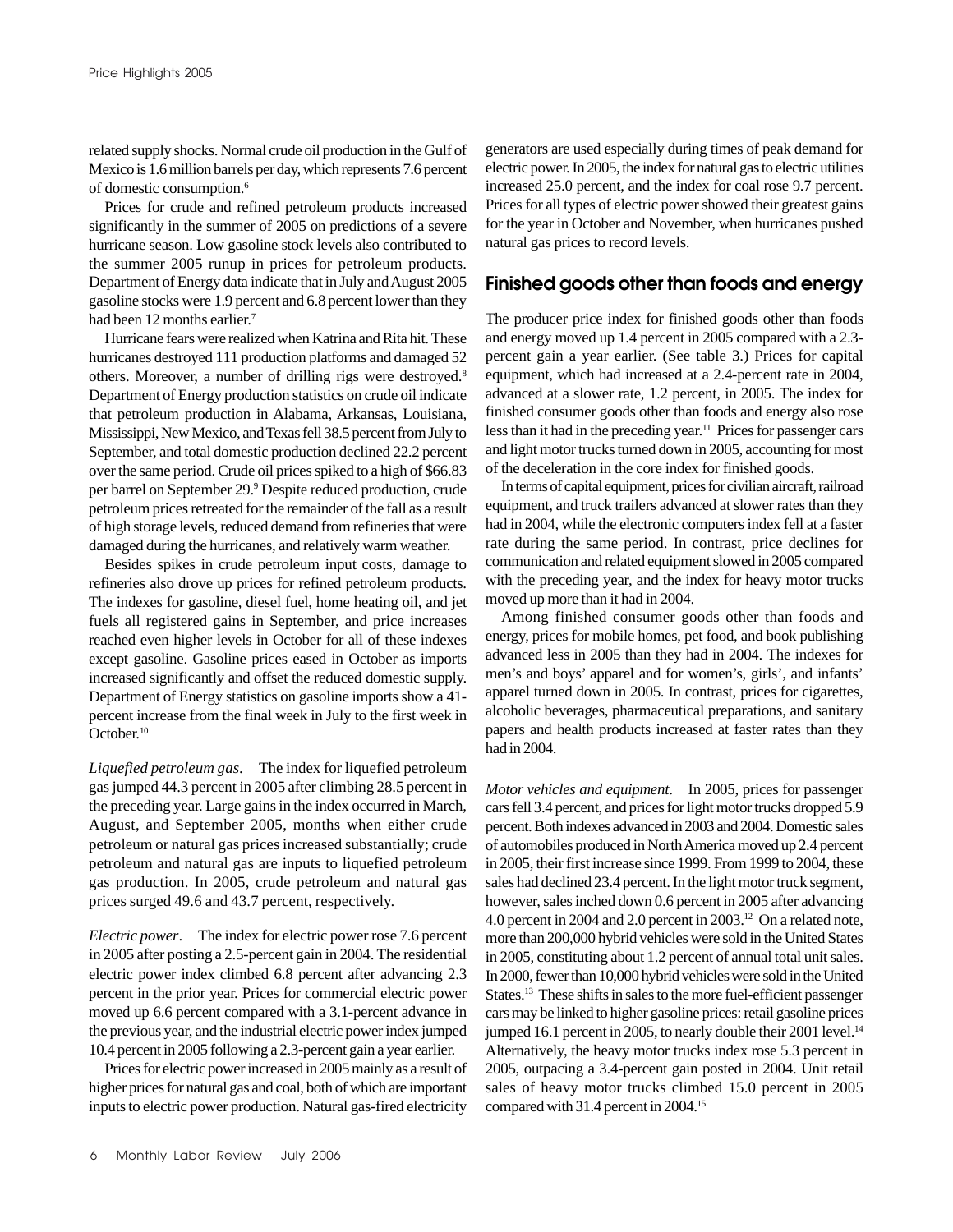**Table 3.**

*Annual percentage changes in producer price indexes for selected finished goods other than foods and energy, 2001–05*

| Index                                               | 2001     | 2002     | 2003    | 2004    | 2005    |
|-----------------------------------------------------|----------|----------|---------|---------|---------|
| Finished goods other than foods and energy          | 0.9      | $-0.5$   | 1.0     | 2.3     | 1.4     |
|                                                     | $\Omega$ | $-.6$    | .8      | 2.4     | 1.2     |
|                                                     | $-29.9$  | $-20.5$  | $-17.1$ | $-12.3$ | $-23.2$ |
|                                                     | $-.7$    | $-2.6$   | $-.9$   | $-2.1$  | $-.7$   |
|                                                     | $-3.3$   | $-3.6$   | 2.3     | 10      | $-5.9$  |
|                                                     | .3       | 4.3      | $-1.9$  | 3.4     | 5.3     |
|                                                     | $-1.1$   | .3       | 1.0     | 9.7     | 4.3     |
|                                                     | 3.8      | 2.1      | 6.1     | 7.1     | 3.9     |
|                                                     | $-1.0$   | $\Omega$ | 2.1     | 11.6    | 5.9     |
| Finished consumer goods other than foods and energy | 1.5      | $-.5$    | 1.1     | 2.2     | 1.6     |
|                                                     | 2.6      | 1.1      | 2.0     | .6      | 4.7     |
|                                                     | 3.3      | $-.6$    | $\cdot$ | 7.3     | 1.0     |
|                                                     |          |          |         | .8      | $-.7$   |
|                                                     |          |          |         |         | $-2.8$  |
|                                                     |          | 3.9      | 4.7     | 4.4     | 6.0     |
|                                                     | 1.6      |          | $-.4$   |         | 3.3     |
|                                                     | 3.4      | 3.2      | 4.0     | 4.6     | 3.7     |
|                                                     | $-1.6$   | $-2.6$   | 2.0     | 17      | $-3.4$  |
|                                                     | 14.1     | $-5.8$   | $-.8$   | 11      | 4.8     |
|                                                     | 2.2      | .5       | 3.8     | 12.6    | 4.8     |

*Civilian aircraft*. The producer price index for civilian aircraft increased 3.9 percent in 2005 following advances of 7.1 percent in 2004 and 6.1 percent in 2003. In terms of material and supply costs, prices for steel mill products fell 3.8 percent in 2005 after climbing 48.8 percent in the previous year, and price increases for aluminum mill shapes slowed to 5.0 percent after a 9.9-percent gain in 2004. However, prices for nonferrous wire and cable moved up 21.1 percent in 2005, outpacing an already steep 13.5 percent rate of increase in 2004, and prices for industrial electric power surged 10.4 percent compared with a more moderate 2.3 percent rise a year earlier.<sup>16</sup> In 2005, civilian aircraft shipments rose to 4,171 units, a 21.3-percent increase from 2004, when 3,440 civilian aircraft were shipped.17 In the civilian aircraft category, general aviation shipments jumped 25.7 percent, helicopter shipments increased 14.9 percent, and transport aircraft shipments inched up 2.5 percent.<sup>18</sup>

*Cigarettes and alcoholic beverages*. The index for cigarettes rose 4.8 percent following a 1.1-percent advance in the preceding year, and prices for alcoholic beverages increased 4.7 percent after inching up at a  $0.6$ -percent rate a year earlier.<sup>19</sup> In January 2005, cigarette prices jumped 3.4 percent, followed by gains of 0.6 percent and 1.2 percent in February and April. Higher prices for cigarettes may be partly related to the Fair and Equitable Tobacco Reform Act, passed by Congress in October 2004. This law, which took effect January 1, 2005, eliminated U.S. Government involvement with quotas and price supports paid to tobacco farmers. In its place, the law stipulated that a quota-based form of price supports would continue, now funded by tobacco

product manufacturers and importers. Each firm now contributes to a price support fund in relation to its share of domestic sales.<sup>20</sup> In the alcoholic beverages sector, higher prices were reported for canned beer and for beer barrels and kegs. The indexes for bottled beer, grape table wines, and distilled spirits also contributed to the overall gain. Higher input prices for beverage containers played a part in the increases, with aluminum sheet prices rising 4.9 percent and the index for glass containers edging up 1.7 percent in 2005.<sup>21</sup>

*Pharmaceutical preparations*. The producer price index for pharmaceutical preparations increased 6.0 percent in 2005 following a 4.4-percent gain in 2004. Most of the 2005 rise can be attributed to higher prices for prescription drugs, with over-thecounter medications advancing at a more tempered pace.<sup>22</sup> In December 2003, the Medicare Prescription Drug Improvement and Modernization Act expanded Medicare coverage to include a prescription drug benefit for seniors eligible for Medicare.<sup>23</sup>

# **Intermediate materials other than foods and energy**

The increase in the producer price index for intermediate materials other than foods and energy slowed to 4.8 percent in 2005 following an 8.3-percent gain in the previous year. (See table 4.) This price deceleration was broad based, reflecting tempered increases for materials for durable manufacturing, nondurable manufacturing materials, and construction materials.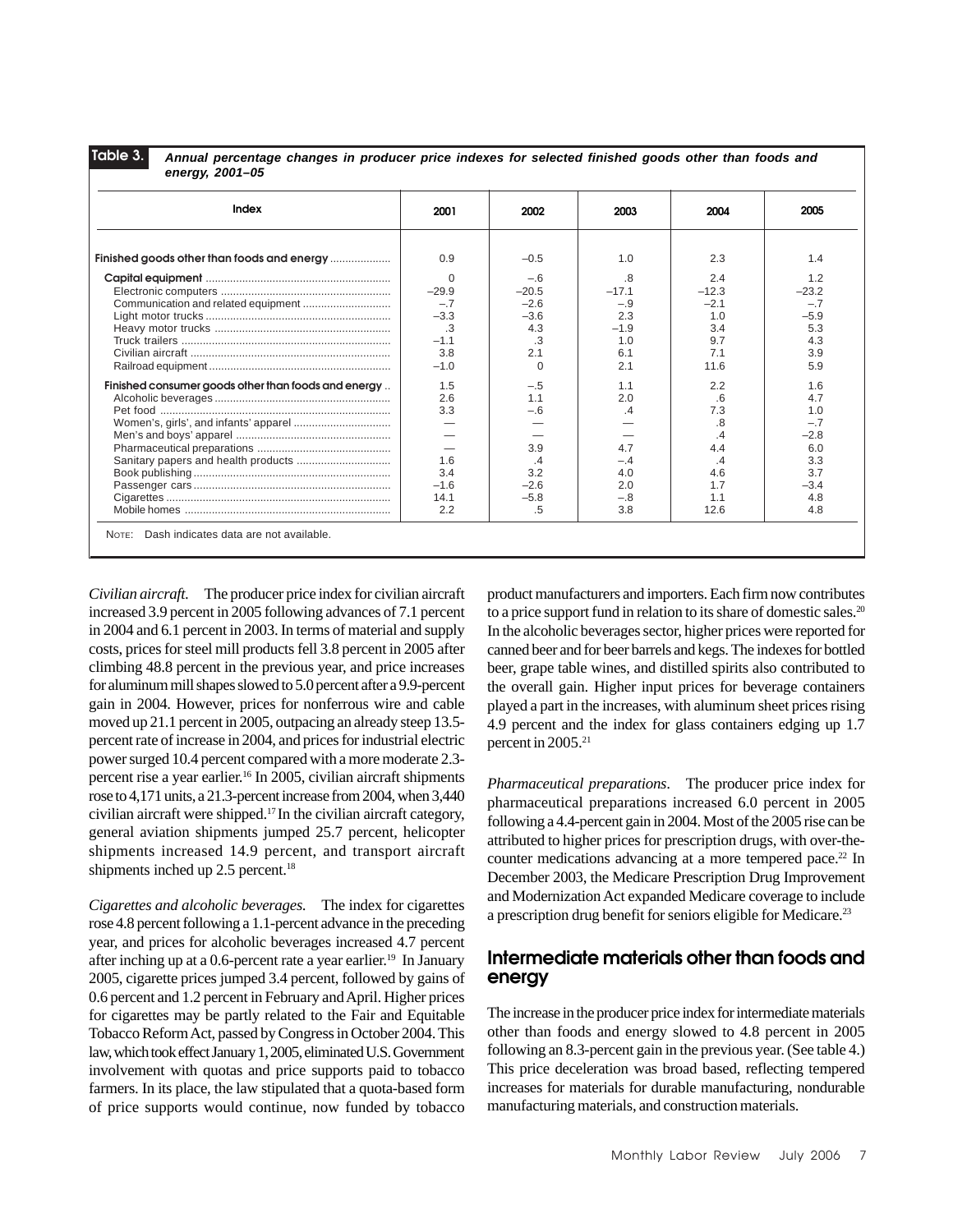**Table 4.**

*Annual percentage changes in producer price indexes for selected intermediate materials other than foods and energy, 2001–05*

| unu vnvryj, 2001–00                            |          |           |         |         |         |
|------------------------------------------------|----------|-----------|---------|---------|---------|
| Index                                          | 2001     | 2002      | 2003    | 2004    | 2005    |
| Intermediate goods other than foods and energy | $-1.6$   | 1.5       | 2.1     | 8.3     | 4.8     |
|                                                | $-4.0$   | 3.1       | 4.0     | 18.3    | 5.9     |
|                                                | $-6.1$   | 11.1      | 1.7     | 48.8    | $-3.8$  |
|                                                | $-2.9$   | $-.9$     | $-.5$   | 9.9     | 5.0     |
|                                                | $-5.0$   | 2.0       | 7.0     | 3.0     | $-1.2$  |
|                                                | .6       | $\cdot$ 1 | $-1.0$  | $-1.7$  | 3.3     |
|                                                | 1.9      | 1.8       | 2.8     | 4.0     | 7.9     |
|                                                | $-5.5$   | 4.2       | 4.9     | 13.7    | 8.9     |
|                                                | $-29.5$  | 41.1      | 22.3    | 44.0    | 22.3    |
|                                                | $-9.8$   | 9.2       | 6.4     | 28.6    | 10.8    |
|                                                | $-11.3$  | 20.0      | 7.6     | 35.5    | $-14.7$ |
|                                                | $-7.0$   | $-.2$     | $-4.1$  | 12.3    | $-3.0$  |
|                                                | $-3.1$   | $-.8$     | $\cdot$ | 6.1     | 5.0     |
|                                                | 7.1      | .8        | 2.9     | 7.3     | 17.7    |
|                                                | 23.8     | 40.0      | 29.4    | $-15.6$ | 11.9    |
| Construction materials and components          | $\Omega$ | .8        | 3.0     | 10.1    | 6.1     |
|                                                | $-.4$    | .8        | .6      | 17.6    | 2.9     |
|                                                | 1.7      | $\cdot$ 1 | 2.4     | 6.1     | 2.3     |
|                                                | $-2.4$   | 2.4       | 8.3     | 9.9     | $-.4$   |
|                                                | $-.5$    | .1        | 2.9     | 17.6    | 1.5     |
|                                                | 2.5      | $-.3$     | 1.5     | 7.6     | 10.1    |
|                                                | $-2.7$   | 3.1       | 3.2     | 7.2     | 21.6    |

*Materials for durable manufacturing*. The index for materials for durable manufacturing moved up 5.9 percent in 2005 after jumping 18.3 percent in 2004. This deceleration was the result of downturns in prices for steel mill products and hardwood lumber, combined with a slower rate of increase in the aluminum mill shapes index. Alternatively, prices for prepared paint rose more rapidly in 2005 than they had in the prior year, and the flat glass index turned up in 2005.

Prices for steel mill products declined 3.8 percent for the 12 months ended December 2005 following a 48.8-percent surge in the previous 12-month period: by the end of 2004, steel prices had hit a record high. Prices for ferrous scrap, which is a major input to steel mills, advanced 50.8 percent during 2004. In response to rising costs, steel mills added scrap surcharges to their products' selling prices. During the first quarter of 2005, prices remained moderately stable, as mills had difficulty getting buyers to accept additional price increases. From March through August, steel prices declined as a result of high inventory levels and lower demand. Hurricanes Katrina and Rita did very little damage to the steel industry infrastructure; however, fuel surcharges and higher scrap prices resulted in price increases for steel mill products during the remainder of 2005.

 In 2005, the index for hardwood lumber fell 1.2 percent following a 3.0-percent gain in the preceding year. The first half of 2005 was dominated by price declines, which were caused by an influx of imports from Asia. These lower lumber prices rebounded during the latter half of the year as continued strength

in the housing market fueled consumer demand for hardwood furniture, cabinets, and flooring.24

*Materials for nondurable manufacturing*. The index for materials for nondurable manufacturing advanced 8.9 percent in 2005 following a 13.7-percent gain in 2004. Prices for primary basic organic chemicals, plastic resins and materials, and paper also rose at slower rates than they had in the previous year. The indexes for intermediate basic organic chemicals and paperboard turned down after increasing in 2004. In contrast, prices for inedible fats and oils turned up following declines in the prior year.

For the 12 months ended December 2005, prices for primary basic organic chemicals increased 22.3 percent compared with a 44.0-percent jump in the previous year. Contributing to the advance in 2005 were a 15.0-percent price increase for aromatics, a 25.2-percent boost for the liquid refinery gases index, and a rise of 6.8 percent for other primary basic organic chemicals.25 Higher input costs, specifically for crude petroleum, which is heavily used in the chemical production process, caused the 2005 increases.

Subsequent to their 28.6-percent rise in 2004, producer prices for plastic resins and materials advanced 10.8 percent in 2005. Prices for thermoplastic resins and thermosetting resins climbed 12.0 and 5.5 percent, respectively, in 2005. These increases can be traced to higher petroleum prices, the main input in the plastics production process. Additionally, a tight supply situation pushed prices higher throughout the year.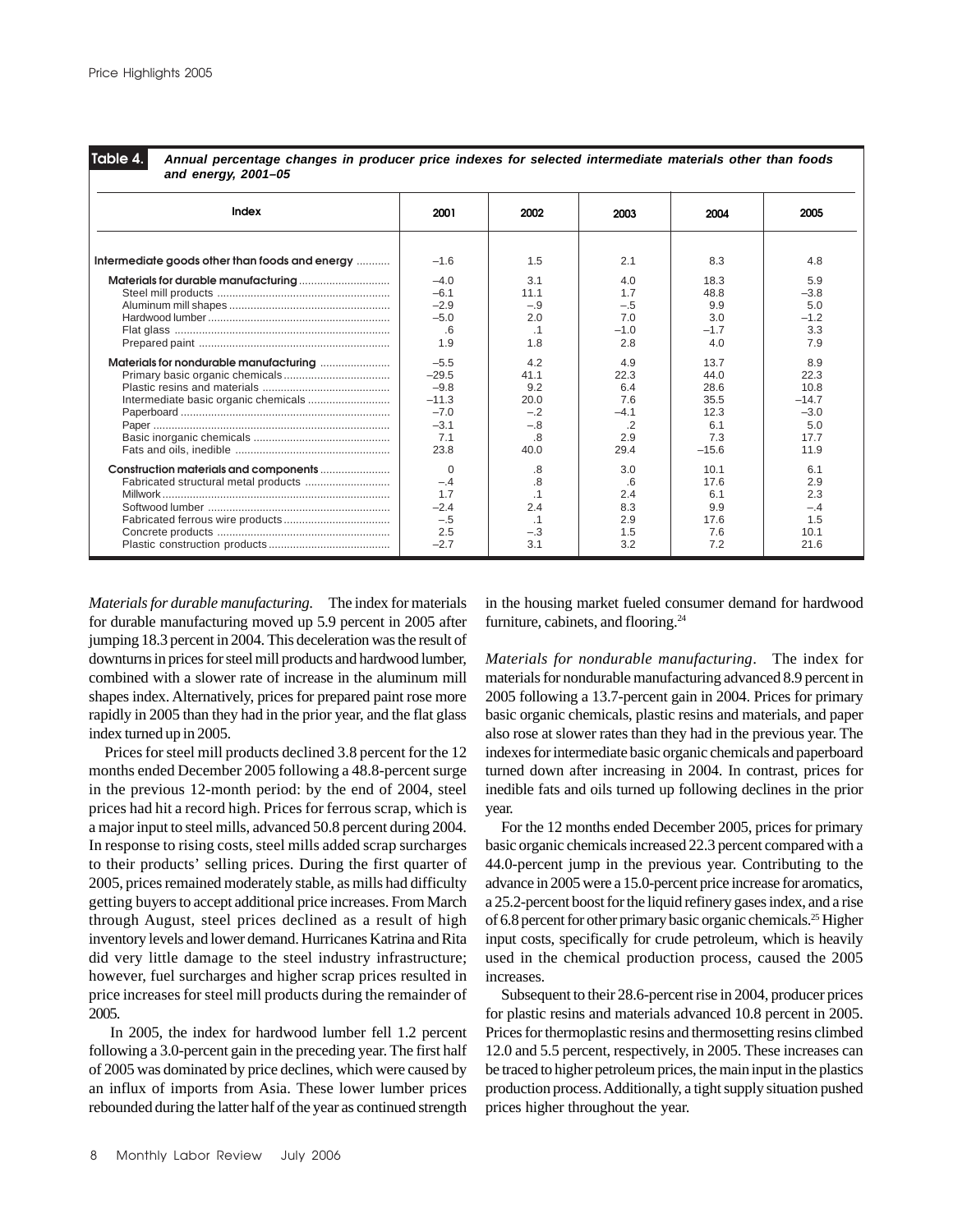The index for inedible fats and oils rose 11.9 percent in 2005 following a 15.6-percent drop a year earlier. Much of this increase occurred in the first quarter of 2005, when dry weather in South America reduced available imports and drove prices up 17.6 percent. Later in the year, price increases tapered off as additional supplies became available. The responsiveness of this index to movements in agricultural prices makes it quite volatile. Products derived from inedible fats and oils include industrial oils, lubricants, and glycerin.

*Materials and components for construction*. Prices for materials and components for construction climbed 6.1 percent during 2005 after advancing 10.1 percent in the previous year. Contributing to this deceleration were the indexes for fabricated structural metal products, millwork, and fabricated ferrous wire products, which all increased less rapidly than they had in 2004. Prices for steel mill products and softwood lumber turned down in 2005 after rising a year earlier. Alternatively, the rates of increase in the indexes for plastic construction products and concrete products quickened from 2004 to 2005.

Prices for fabricated structural metal products climbed 2.9 percent in 2005 after advancing 17.6 percent in the preceding year. From 2000 to 2003, this index showed little movement. Starting in January 2004, however, prices rose rapidly for 13 months as a result of large increases in steel prices. By February 2005, prices had returned to their previous, settled behavior and remained steady until October, when fuel surcharges resulted in more rapid price advances.

During 2005, the producer price index for plastic construction products shot up 21.6 percent compared with a 7.2-percent gain in 2004. Much of this increase can be attributed to an upsurge in prices for plastic plumbing products, which rose 38.9 percent for the year as prices for plastic resins and materials increased. The aftermath of Hurricanes Katrina and Rita greatly disrupted the supply of resins, driving up prices for both resins and plastic products for the remainder of the year.

# **Crude nonfood materials less energy**

Following a 20.5-percent jump in 2004, the producer price index for basic industrial materials gained 5.2 percent in 2005. (See table 5.) This deceleration was brought on by falling prices for iron and steel scrap and for wastepaper, along with slower price increases for copper ores. Conversely, the index for raw cotton turned up in 2005, and prices for copper base scrap advanced more than they had in 2004.

*Iron and steel scrap*. The index for iron and steel scrap fell 10.8 percent in 2005. Ferrous scrap prices registered significant increases in 2003 and 2004—64.9 and 50.8 percent, respectively. In the first half of 2005, falling scrap prices predominated as imports of inexpensive steel-scrap substitutes flooded the domestic market. Scrap prices recovered somewhat in the second half of the year, as imports of scrap substitutes dried up when Hurricanes Katrina and Rita resulted in prolonged port closures.

*Copper ores*. Prices for copper ores moved up 39.3 percent in 2005 compared with a 65.1-percent advance in the prior 12-month period, while the index for copper base scrap jumped 51.9 percent in 2005 following a 34.5-percent gain a year earlier. In 2005, increased demand pushed global copper prices higher. The current growth in the Chinese economy has increased demand for copper, brass, and bronze materials used by the construction, utilities, and automotive sectors.26

*Raw cotton*. For the 12-month period ended December 2005, raw cotton prices advanced 16.0 percent following a 35.5-percent decline in the preceding year. Not only did yield per acre decline almost 5 percent in 2005, but total demand also was higher. Total consumption increased more than 6 percent above 2004 levels, and exports rose 12 percent.<sup>27</sup>

# **Foods and related products**

The producer price index for finished consumer foods moved up 1.7 percent in 2005 following a 3.1-percent gain in 2004 and a 7.7 percent jump in 2003. (See table 6.) Accounting for the slower rate of advance in 2005 were prices for pork products, dairy products, processed turkeys, and fresh fruits and melons, which all turned down after rising in the preceding year. The indexes for confectionery end products, soft drinks, and finfish and shellfish increased less than they had in 2004.28 In contrast, prices for

| Table 5.<br>Annual percentage changes in producer price indexes for selected crude nonfood materials less energy,<br>$2001 - 05$ |                                                              |                                             |                                             |                                                 |                                                  |
|----------------------------------------------------------------------------------------------------------------------------------|--------------------------------------------------------------|---------------------------------------------|---------------------------------------------|-------------------------------------------------|--------------------------------------------------|
| Index                                                                                                                            | 2001                                                         | 2002                                        | 2003                                        | 2004                                            | 2005                                             |
|                                                                                                                                  | $-9.9$<br>$-5.6$<br>$-30.2$<br>$-19.6$<br>$-17.4$<br>$-46.7$ | 12.6<br>27.8<br>35.1<br>3.6<br>11.2<br>42.7 | 21.6<br>64.9<br>8.7<br>37.4<br>30.7<br>37.5 | 20.5<br>50.8<br>17.3<br>65.1<br>34.5<br>$-35.5$ | 5.2<br>$-10.8$<br>$-9.1$<br>39.3<br>51.9<br>16.0 |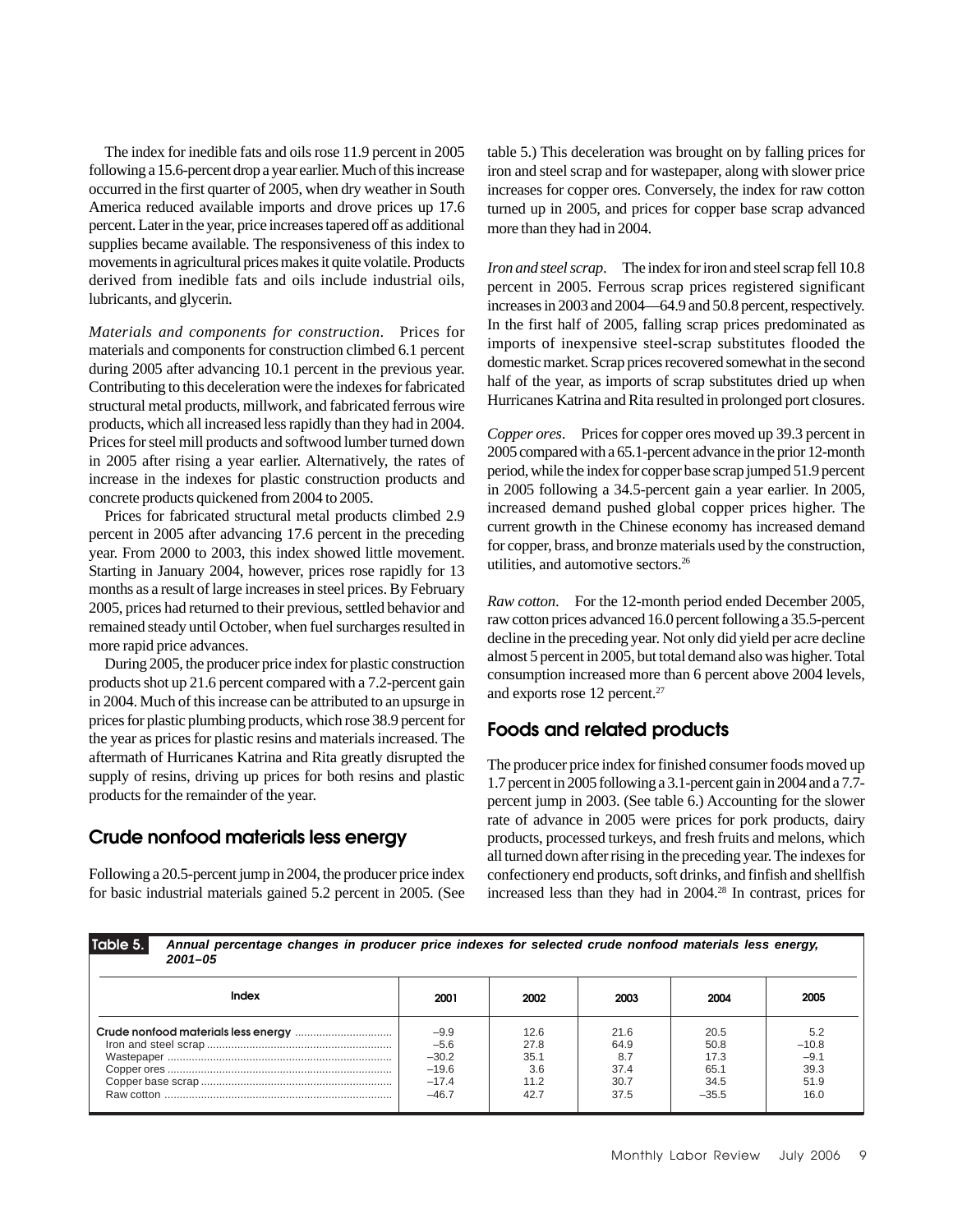**Table 6.**

*Annual percentage changes in producer price indexes for selected foods and related items, 2001–05*

| Index | 2001    | 2002      | 2003      | 2004    | 2005    |
|-------|---------|-----------|-----------|---------|---------|
|       | 1.8     | $-0.6$    | 7.7       | 3.1     | 1.7     |
|       | 4.6     | $-13.9$   | 34.1      | $-3.1$  | 10.7    |
|       | 24.0    | $-34.6$   | 30.5      | 18.0    | $-12.2$ |
|       | 9.7     | $-5.5$    | 37.9      | $-13.9$ | 34.3    |
|       | $-27.5$ | 22.6      | 40.5      | $-29.4$ | 5.0     |
|       | 1.6     | $\cdot$ 4 | 5.9       | 3.6     | 1.0     |
|       | 2.1     | 2.0       | 1.3       | 2.1     | 2.4     |
|       | $-4.5$  | 4.0       | 27.1      | $-3.8$  | 3.2     |
|       | 4.7     | $-7.2$    | 6.8       | 22.1    | $-8.2$  |
|       | 1.9     | $-8.6$    | 19.9      | $-9$    | $-3.1$  |
|       | 2.3     | $-3.1$    | 6.8       | 91      | $-2.6$  |
|       | 3.4     | 1.2       | $\cdot$ 4 | 3.1     | 3.4     |
|       | 1.9     | 1.8       | 5.1       | 7.2     | 2.8     |
|       | $-3.5$  | $-.2$     | 5.1       | 9.5     | 8.8     |
|       | .3      | 4.2       | 12.9      | $-2.3$  | 2.4     |
|       | 4.1     | 7.2       | 5.0       | 4.9     | 2.6     |
|       | 6.3     | 6.2       | .8        | $-.8$   | 18.5    |
|       | 1.8     | 15.6      | 16.1      | $\cdot$ | $-3.3$  |
|       | $-3.6$  | 4.0       | 14.7      | $-11.1$ | 5.6     |
|       | $-7.6$  | 4.5       | 24.1      | $-2.6$  | 1.6     |
|       | 1.7     | 24.0      | 4.0       | $-5.0$  | $-1.0$  |
|       | 2.8     | 13.2      | 6.8       | $-22.9$ | .7      |
|       | $-15.1$ | 10.3      | 35.4      | $-10.9$ | 9.5     |
|       | $-24.9$ | $-4.6$    | 20.7      | 48.7    | $-14.7$ |
|       | $-4.8$  | $-5.1$    | 35.4      | 4.3     | $-7.3$  |
|       | 3.0     | $-114$    | 16.1      | 19.1    | $-9.8$  |
|       | $-12.5$ | 29.6      | 40.7      | $-29.7$ | 7.0     |
|       | 6.2     | 2.7       | $-6.6$    | 1.2     | 18.6    |

fresh and dry vegetables, beef and veal, and eggs for fresh use advanced in 2005 following declines in the prior year.

At the earlier stages of processing, the index for intermediate foods and feeds climbed 2.4 percent in 2005 compared with a 2.3 percent decrease in 2004. Upturns in prices for prepared animal feeds, beef and veal, and refined sugar and byproducts outweighed downturns in prices for dairy products, pork products, and shortening and cooking oils. The producer price index for crude foodstuffs and feedstuffs also moved up in 2005 following a decline in 2004. Prices for slaughter cattle, soybeans, corn, and fresh and dry vegetables rose after falling in the prior year. Prices for wheat fell less in 2005 than they had a year earlier, while the index for raw cane sugar and byproducts rose more than in 2004. Conversely, the indexes for slaughter hogs, slaughter broilers and fryers, fluid milk, and fresh fruits and melons decreased following increases in 2004.

*Slaughter cattle, beef and veal*. The producer price index for slaughter cattle jumped 9.5 percent in 2005 following a 10.9 percent drop in 2004. Prices for beef and veal performed similarly, falling in 2004 then rebounding with a 3.2-percent gain in 2005. For both slaughter cattle and beef and veal, prices began to turn around in September 2005, when foreign markets began reopening to U.S. livestock products. In late 2003, a cow in Washington state was identified as having Bovine Spongiform Encephalopathy (BSE). In response, Japan, South Korea, and Taiwan, which purchased over 80 percent of exported U.S. beef in 2003, closed their markets to U.S. cattle products.29,30 After exporting more than 2.5 billion pounds of beef and veal products in 2003, the United States saw its exports drop to 461 million pounds in 2004. In 2005, the export market began reversing course, totaling 669 million pounds, as exports to Mexico expanded. Late in the year, Japan reopened its beef market to U.S. production of boneless beef products taken from livestock under 30 months at slaughter, and both South Korea and Taiwan prepared to take similar actions.<sup>31,32</sup>

*Slaughter hogs, processed pork*. The producer price index for slaughter hogs dropped 14.7 percent in 2005 after surging 48.7 percent a year earlier. Likewise, the index for processed pork fell 8.2 percent following a 22.1-percent gain in 2004. The price spikes of 2004 were linked to strong domestic demand, combined with a 26.9-percent jump in U.S. exports, as foreign buyers substituted pork for beef. Although production inched up in 2004, it was unable to keep pace with higher demand. In 2005, production and exports continued their increases, but a decline in domestic consumption sent selling prices downward.33

*Slaughter broilers and fryers, processed young chickens*. The index for slaughter broilers and fryers moved down 7.3 percent in 2005 following a 4.3-percent rise in 2004, and prices for processed young chickens fell at a faster rate in 2005 than they had in the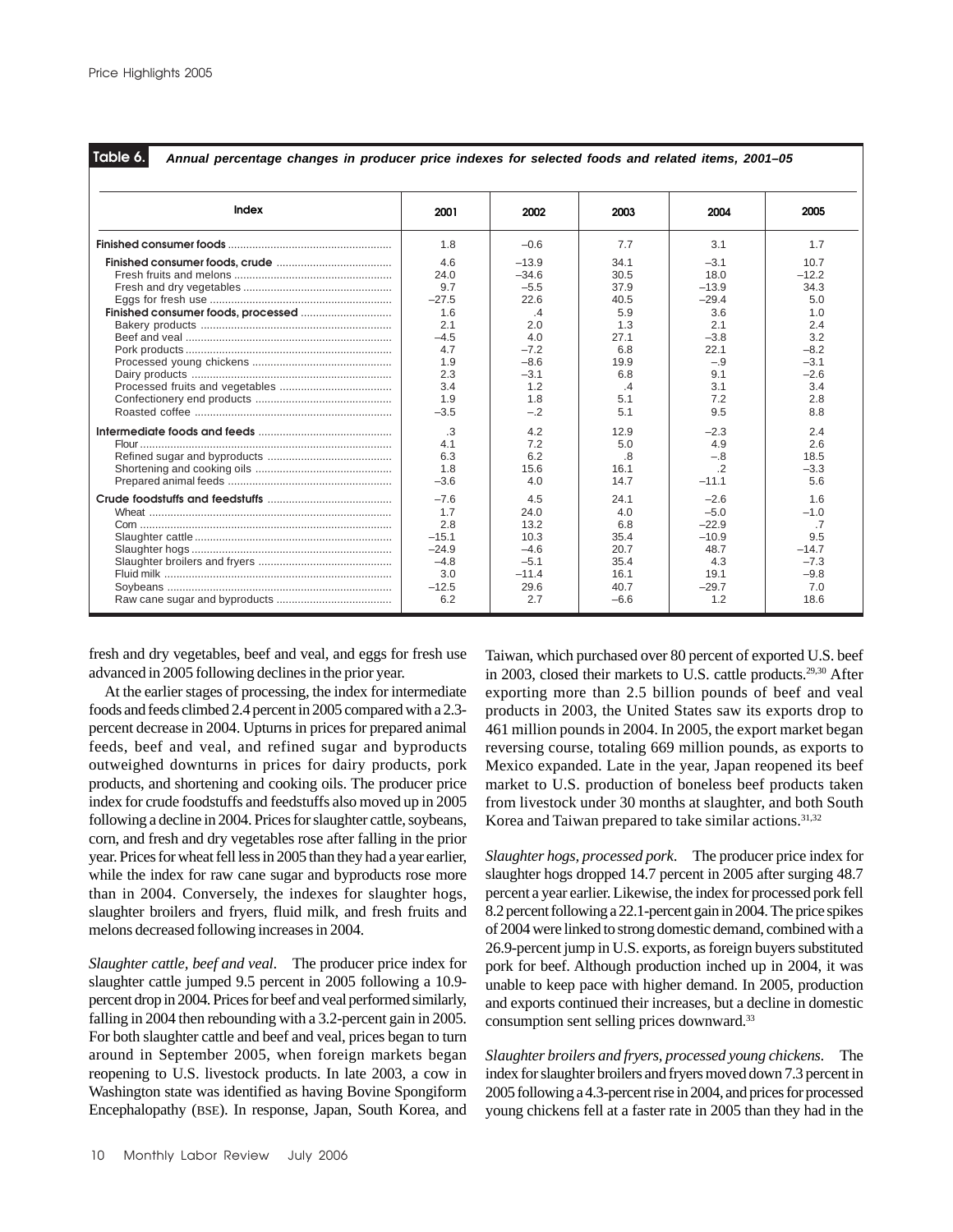previous year. From January through September, production, domestic consumption, and export demand for chickens were strong. The market shifted direction in the last quarter of 2005, when chicken production reached its peak and demand for leg quarters in Eastern Europe and Central Asia fell. This drop in demand may have been connected to fears relating to the spread of avian influenza. As a result, in the final quarter of 2005, slaughter chicken prices decreased 16.2 percent, and processed chicken prices fell 15.5 percent.<sup>34</sup> For the 12 months ending in December 2005, broiler meat production increased 3.8 percent, and cold storage stocks jumped 29.0 percent.<sup>35</sup>

*Soybeans and grains, prepared animal feeds*. The indexes for corn and soybeans turned up in 2005 following large declines in 2004, while prices for wheat moved down 1.0 percent after falling 5.0 percent a year earlier. The U.S. Department of Agriculture estimated that the corn harvest for 2005 was an ample 11.1 billion bushels, 6.0 percent below the record level of 11.8 billion bushels in 2004. Crop yield also contracted in 2005, from a record 160.4 bushels per acre in 2004 to 147.9 bushels per acre. The soybean harvest inched down 1.0 percent in 2005 to 3.09 billion bushels despite a 2.6-percent increase in yield per acre, from 42.2 bushels in 2004 to a record 43.3 bushels. For wheat, yield per acre fell roughly 2.8 percent to 42.0 bushels, and total production was 2.1 billion bushels.<sup>36</sup> While still solid, the 2005 wheat figures were not historic compared with harvests over the previous decade.<sup>37</sup> In a related development, prepared animal feed prices rose 5.6 percent in 2005 compared with an 11.1-percent drop in the preceding year.

*Fluid milk, dairy products*. The index for fluid milk fell 9.8 percent in 2005 after rising 19.1 percent in 2004. Similarly, prices for dairy products declined 2.6 percent following a 9.1-percent jump in 2004. In 2005, milk production increased 3.3 percent to 176.5 million pounds, and milk production per cow grew 3.1 percent to 19,536 pounds.38 In contrast, both total milk production and output per cow were nearly flat in 2004 compared with 2003 levels. $39$ 

*Raw cane and refined sugar*. The index for refined beet sugar and byproducts rose 22.0 percent in 2005 after edging down 0.1 percent in 2004. The index for refined cane sugar and byproducts went up 15.8 percent after declining 1.5 percent in the prior year, and prices for raw cane sugar jumped 18.6 percent following a 1.2-percent gain a year earlier. The market for refined sugar was influenced by lower sugar beet and raw cane production in 2005: the sugar beet harvest decreased 7.9 percent in 2005 to 27,654 tons, and raw cane production fell 3.8 percent to 27,897 tons.<sup>40</sup>

*Fruits and melons*. The index for fresh fruits and melons declined 12.2 percent in 2005 after rising 18.0 percent in 2004. Prices for citrus fruits, which were increasing at a 16.2-percent annual rate in May 2004, the start of the hurricane season, surged 134.2 percent over the next 5 months. In 2005, prices reversed course and ended the year 11.7 percent below their 2004 level. For the 2004–05 growing season, western producers ramped up production to help compensate for the previous year's citrus grove damage in Florida.<sup>41, 42</sup> Also contributing to the 2005 turnaround in prices for fresh fruits was the index for table grapes, which dropped 28.6 percent after jumping 48.4 percent during the prior 12 months.<sup>43</sup> Average grape yield per acre increased to 7.46 tons in 2005, from 6.69 tons in 2004. Over the same period, total grape production increased 11.7 percent to 6,975 tons, from 6,240 tons a year earlier.44

*Fresh and dry vegetables*. The index for fresh and dry vegetables surged 34.3 percent in 2005 after falling 13.9 percent in the preceding year. Prices for sweet corn nearly tripled in 2005 compared with a 34.6-percent decline in 2004, and the indexes for lettuce and dry onions also posted large gains following declines a year earlier. Prices for green peppers, consumer-use potatoes, and tomatoes went up at faster rates than they had in 2004.45 Vegetable crop production was, on average, favorably affected by weather conditions in 2004 and negatively affected in 2005.46, 47 For lettuce and tomatoes, total planted acreage increased in 2005, but total harvested acreage fell. Yields also declined notably in 2005 for snap beans, cabbage, romaine lettuce, onions, and green peppers.<sup>48</sup>

# **Services**

Rising prices were observed for the majority of service industries tracked by the Producer Price Index in 2005. Notable price increases were registered for these industries: Scheduled passenger air transportation, hotels (excluding casino hotels) and motels, offices of lawyers, line-haul railroads, offices of certified public accountants, direct health and medical insurance carriers, and investment banking and securities dealing. In contrast, price declines were recorded by cellular and other wireless carriers. (See table 7.)

*Scheduled passenger air transportation*. Prices for scheduled passenger air transportation increased 7.7 percent in 2005 after falling 1.5 percent in the previous year. Domestic travel prices increased 8.4 percent in 2005, led by higher prices for coachclass air travel. The 2005 rise in the index for scheduled passenger air transportation reflects strong demand for air travel and fuel surcharges added to ticket prices. According to the FAA: "In 2005, system revenue passenger miles (RPMs) and enplanements rose 8.0 and 7.1 percent, respectively. . . . Enplanements exceeded pre-9/11 levels by 5.9 percent, while RPMs were 11.6 percent higher than in 2000. . . . The systemwide load factor increased 1.9 percent to 77.1 percent in 2005, an all-time high." 49 In addition, according to the International Air Transport Association, airlines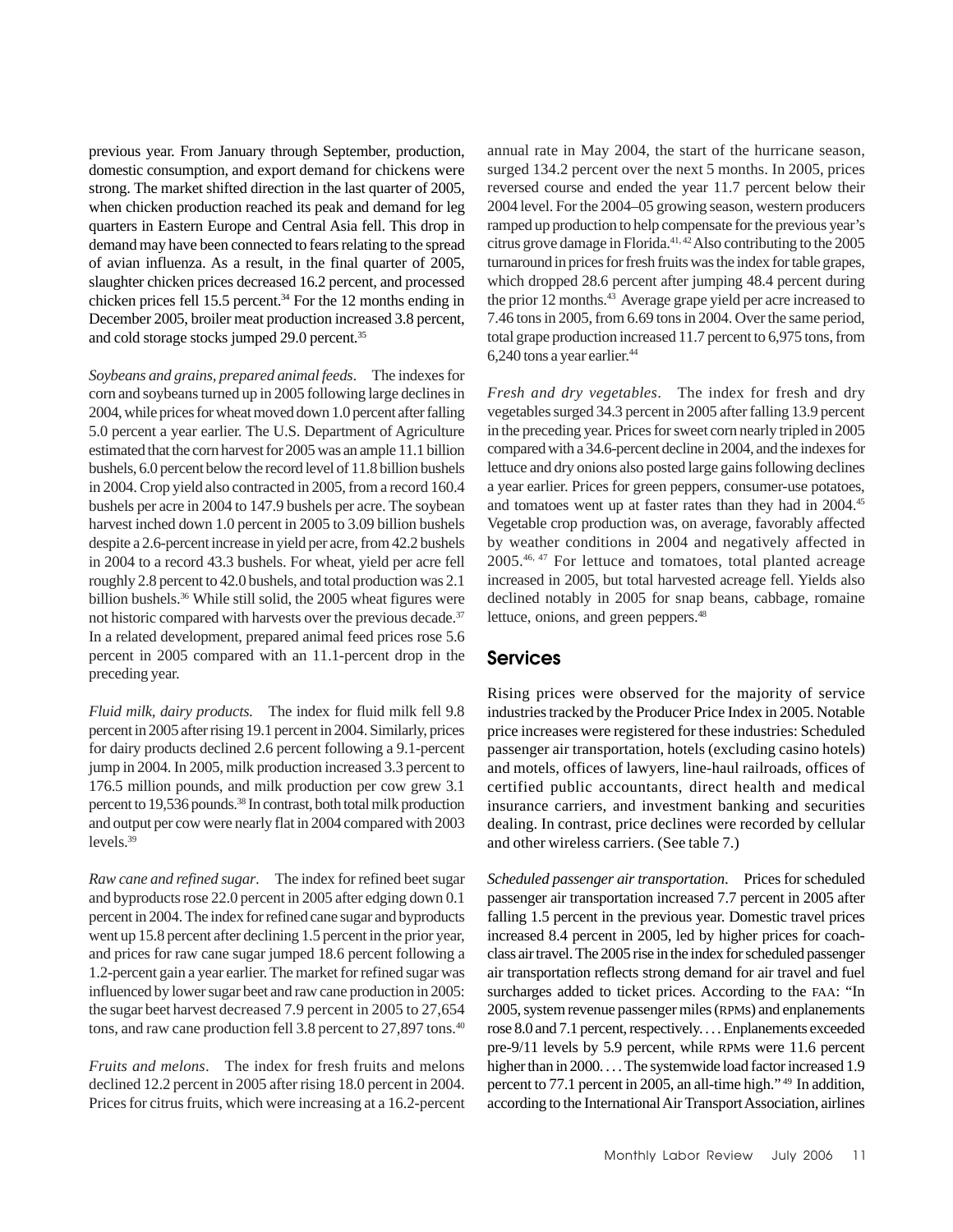| Table |  |  |
|-------|--|--|
|-------|--|--|

*Annual percentage changes in producer price indexes for selected service industries, 2001–05*

| Index | 2001   | 2002 | 2003  | 2004   | 2005    |
|-------|--------|------|-------|--------|---------|
|       | 2.0    | 1.0  | 1.9   | $-1.5$ | 7.7     |
|       |        |      |       | 2.9    | 7.4     |
|       | 4.2    | 3.4  | 2.8   | 4.3    | 6.1     |
|       | 2.3    | 1.3  | 2.3   | 7.4    | 13.1    |
|       |        |      |       |        | 5.2     |
|       |        |      | 8.7   | 4.0    | 4.8     |
|       |        |      |       | 6.8    | 2.1     |
|       | $-1.2$ | 3.9  | $-12$ | $-4.7$ | $-15.1$ |

have been adding surcharges to passenger ticket prices in recent years to offset higher fuel prices. The association estimated that, at \$54.50 per barrel in 2005, industry fuel costs amounted to 22 percent of operating expenses, up from 16 percent in 2004 and 14 percent in 2003.50

*Hotels (excluding casino hotels) and motels*. The industry index for noncasino hotels and motels increased 7.4 percent in 2005 after gaining 2.9 percent a year earlier. Prices in this industry tend to be positively correlated to the performance of the economy as a whole. Additionally, widely followed research in the hotel industry has shed light on the detrimental impact of deep discounting strategies, leading many hoteliers to reduce or eliminate these price reductions.<sup>51</sup> Prices for luxury and resort hotels exhibited the largest gain, 22.5 percent.

*Offices of lawyers*. After rising 4.3-percent a year earlier, prices received by law offices advanced 6.1 percent in 2005, the largest annual increase recorded for this industry since its inclusion in the Producer Price Index in 1996. Prices for corporate legal services and for banking and commercial legal services increased 8.1 and 9.7 percent, respectively, reflecting a strong business economy. Another factor boosting prices received by law offices was the complexity of the 2005 Bankruptcy Reform Act, which spurred demand for legal services from both individuals and corporations.

*Line-haul railroads*. Having risen 7.4 percent in 2004, the linehaul railroads index increased 13.1 percent in 2005. Strong demand and fuel surcharges pushed the line-haul railroads index higher in 2005. This index tracks price changes for the rail shipment of all major commodity groupings, both manufactured goods and raw materials. New records were set in 2005 in this industry, for total volume—1.69 trillion ton-miles, up 2.4 percent from last year and for intermodal traffic (truck trailers and containers on flat cars).52 Intermodal freight transportation, the price of which increased 10.4 percent in 2005, is the fastest growing segment in

this industry.53 Diesel fuel, which surged 46.7 percent in 2005, is a critical variable cost for the railroad industry, which typically uses surcharges to transfer these costs to its clients.

*Offices of certified public accountants*. Prices received by offices of certified public accountants advanced 5.2 percent in 2005 after increasing 1.3 percent in 2004. This acceleration was driven by the index for tax preparation and planning, which rose 6.9 percent in 2005, the largest gain recorded over the 10 years that the Producer Price Index has tracked this service. The Sarbanes-Oxley Act of 2002 and the robust economic environment in 2005 increased the demand for accounting services.

*Direct health and medical insurance carriers*. Prices received by direct health and medical insurance carriers rose 4.8 percent in 2005 after gaining 4.0 percent in the prior year. The majority of this price advance was the result of a 5.5-percent rise in the medical service plans index. Rising prices for medical plans continue to outpace both the Consumer Price Index and wage growth. The percentage of businesses offering health insurance to their workers has declined steadily from 69 percent in 2000 to 60 percent in 2005.54

*Investment banking and securities dealing*. Prices received by the investment banking and securities dealing industry advanced 2.1 percent in 2005 following a 6.8-percent gain in 2004. Leading this deceleration were prices for dealer transactions, which fell 10.4 percent in 2005 following a 2.5-percent increase in 2004. Prices for dealer transactions depend on the bid-ask spread for debt and equity securities in the financial markets; in 2005, a lack of volatility in security prices and fierce competition among trading firms resulted in tighter spreads and lower dealer transaction prices. The index for investment banking services advanced 6.1 percent in 2005. This industry generally reflects expectations concerning the overall economy and the equity marketplace. The index for other investment banking and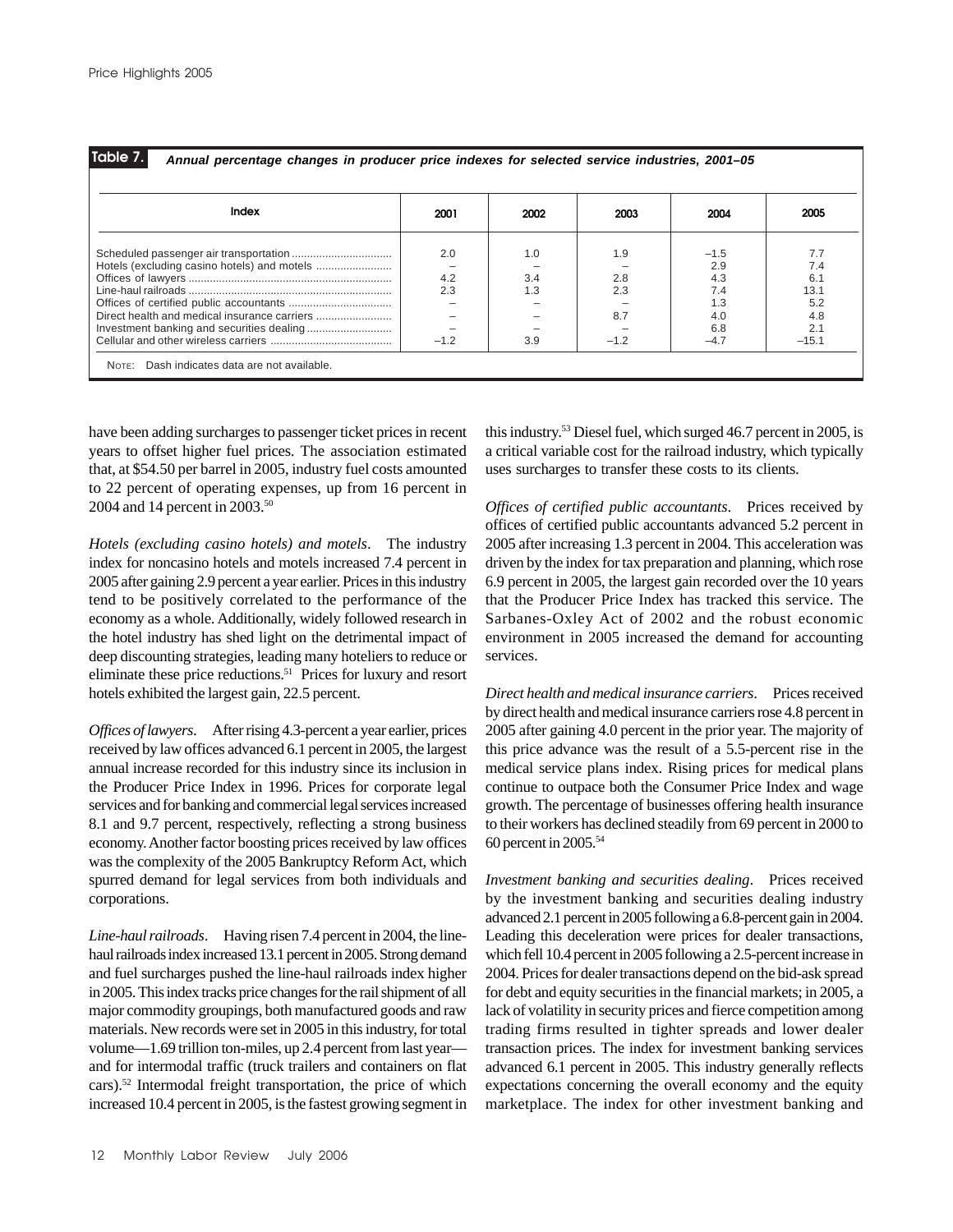securities-dealing services increased 13.1 percent for 2005; prices for many of its components, such as securities-lending transactions, are sensitive to and have benefited from rising interest rates.

*Cellular and other wireless carriers*. Prices received by cellular and other wireless carriers fell 15.1 percent in 2005 following a 4.7-percent decline in 2004. The wireless telecom-

## **Notes**

<sup>1</sup> Congressional Research Service, "Oil and Gas Disruption From Hurricanes Katrina and Rita," Lawrence Kumins and Robert Bamberger, Report RL33124 (Washington, October 2005).

<sup>2</sup> U.S. Department of Energy, U.S. Dry Natural Gas Production, on the Internet at **http://tonto.eia.doe.gov/dnav/ng/hist/n9070us2m.htm** (visited June 20, 2006).

<sup>3</sup> Congressional Research Service, "Oil and Gas Disruption."

4 U.S. Department of Energy, U.S. Dry Natural Gas Production.

<sup>5</sup> *Forbes* News Scan, March 11, 2005, on the Internet at **www.forbes.com/business/2005/03/11/0311autonewsscan03.html** (visited June 20, 2006).

6 U.S. Department of Energy, U.S. Dry Natural Gas Production.

7 U.S. Department of Energy, U.S. Motor Gasoline Ending Stocks, on the Internet at **http://tonto.eia.doe.gov/dnav/pet/hist/mgtstus1m.htm** (visited June 20, 2006).

8 Congressional Research Service, "Oil and Gas Disruption."

9 U.S. Department of Energy, Cushing, OK, WTI Spot Price FOB, on the Internet at **http://tonto.eia.doe.gov/dnav/pet/hist/rwtcd.htm** (visited June 20, 2006).

10 U.S. Department of Energy, U.S. Weekly Total Gasoline Imports, on the Internet at **http://tonto.eia.doe.gov/dnav/pet/hist/ wgtimus2w.htm** (visited June 20, 2006).

<sup>11</sup> In December 2004, the capital equipment index constituted 41.8 percent of the index for finished goods other than foods and energy, and the index for finished consumer goods other than foods and energy made up the remaining 58.2 percent.

<sup>12</sup> U.S. Department of Commerce, Bureau of Economic Analysis, National Economic Accounts—Gross Domestic Product—Motor Vehicle Estimates, on the Internet at **www.bea.gov/bea/dn/home/ gdp.htm** (visited Feb. 27, 2006).

<sup>13</sup> "Sales Numbers and Forecasts for Hybrid Vehicles," on the Internet at **www.hybridcars.com/sales-numbers.html** (visited Feb. 27, 2006).

<sup>14</sup> See Consumer Price Index, Gasoline, U.S. City Average, Not Seasonally Adjusted, Series Identifier CUUR0000SETB01; on the Bureau of Labor Statistics (BLS) Web site at **http://data.bls.gov/PDQ/ servlet/SurveyOutputServlet?series\_id=CUUR0000SETB01**.

<sup>15</sup> U.S. Department of Commerce, Bureau of Economic Analysis, National Economic Accounts—Gross Domestic Product—Motor Vehicle Estimates.

16 To locate Producer Price Index (PPI) data, go to the PPI page on the BLS Web site: **www.bls.gov/ppi/home.htm**. Then choose "Get Detailed PPI Statistics," and select customized tables, commodity data (**http://data.bls.gov/PDQ/outside.jsp?survey=wp**). Enter codes for the commodities of interest—in this case, 1017 (steel mill products),

munications industry is highly competitive and is characterized by major players trying to capture as much market share as possible. To attract customers, wireless carriers have lowered monthly subscription prices and adopted a fee-based strategy, charging for roaming minutes and ringtones. This strategy takes advantage of the changing cost structure within the industry: technological advances have lowered wireless carriers' fixed infrastructure costs. П

102501 (aluminum mill shapes), 1026 (nonferrous wire and cable), and 0543 (industrial electric power).

<sup>17</sup> Aerospace Industries Association, "2005 Year-End Review and Forecast," December 14, 2005, on the Internet at **www.aiaaerospace.org/stats/yr\_ender/yr\_end\_tables.cfm** (visited June 20, 2006).

<sup>18</sup> Aerospace Industries Association, "2005 Year-End Review and Forecast."

<sup>19</sup> In December 2004, the index for cigarettes constituted 4.6 percent of the index for finished goods other than foods and energy. The index for alcoholic beverages made up 2.8 percent of that index.

20 Economic Research Service, "Long-Lived Tobacco Program to End," *Amber Waves,* Thomas C. Capehart, Jr. (Washington, U.S. Department of Agriculture, February 2005), 2–3.

 $21$  On the BLS Web site (see note 16 for instructions), enter commodity codes 02610103 (canned beer), 02610105 (barrels and kegs), 02610101 (bottled beer), 02610431 (grape table wines), 026102 (distilled spirits, excluding brandy), 10250105 (aluminum sheet), and 138 (glass containers).

22 Although the Producer Price Index discontinued its commoditybased prescription drug and over-the-counter drug indexes in June 2001, the Producer Price Index program continues to publish best estimate, special aggregation indexes that allocate product line price information to prescription and over-the-counter categories according to their preponderance of revenue. In 2005, Producer Price Index code 32541D-RX (prescription drugs) moved up 6.8 percent, while Producer Price Index code 32541D-OTC (over-the-counter drugs) rose 1.0 percent.

<sup>23</sup> Details about the prescription drug benefit can be found on the Internet at **www.medicare.gov/medicarereform/default.asp** (visited March 3, 2006).

<sup>24</sup> *Hardwood Market Report*, "2005: The Year at a Glance" (Memphis, TN, Hardwood Market Report, 2006).

 $25$  On the BLS Web site (see note 16 for instructions), enter commodity codes 06140197 (aromatics), 06140198 (liquid refinery gases), and 06140199 (other primary basic organic chemicals).

26 For details, see Tom Stundza, "Copper and Brass Market: Prices remain high from supply disruptions," *Purchasing*, March 2, 2006, on the Internet at **www.purchasing.com** (visited June 20, 2006).

27 Economic Research Service, Market and Trade Economics Division, *Cotton and Wool Situation Outlook Yearbook* CWS–2005 (Washington, U.S. Department of Agriculture, November 2005), 24, appendix table 1.

<sup>28</sup> On the BLS Web site (see note 16 for instructions), enter commodity codes 022306 (processed turkeys), 0262 (soft drinks), and 0223 (finfish and shellfish).

<sup>29</sup> Information relating to this discovery and a subsequent discovery in mid-2005, as well as the U.S. Government response, is on the Internet at **www.fda.gov/oc/opacom/hottopics/bse.html** (visited June 20, 2006).